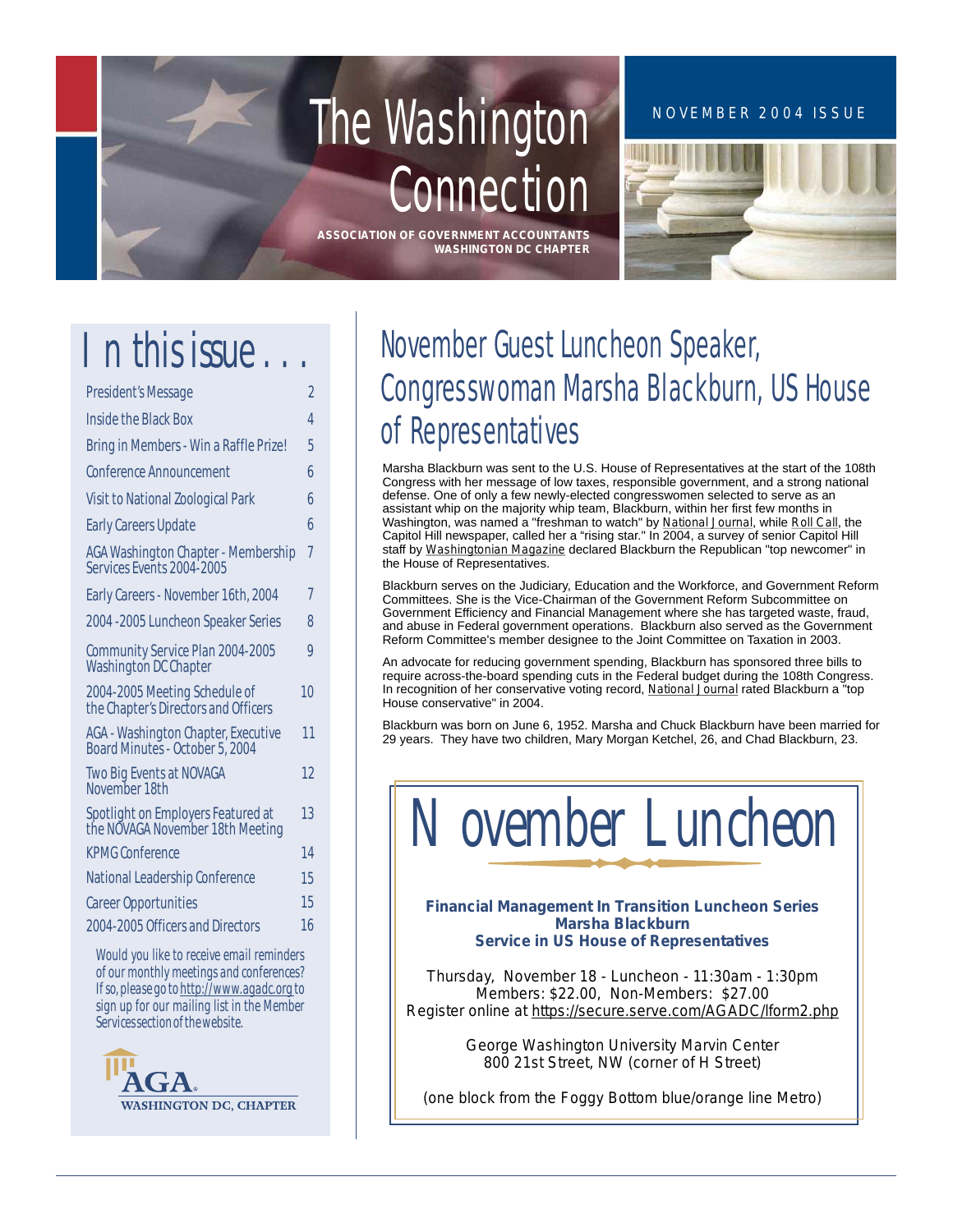# **by Karen Alderman, President** President's Message



*Significant numbers are fully* 

*engaged in meeting the goal of producing audited financial statements 45 days after the end of the fiscal year. This November 15 will mark the full transition to accelerated financial reporting—a major agenda item in achieving financial management excellence. We look forward to all of you coming up for air and* 

*Dear Chapter Members, The months of October and November have been extremely busy for our membership.* 

*Ms. Karen Alderman, President*

*taking advantage of our chapter's activities to expand educational and developmental horizons, engage early career folks, and serve the community. Our theme--"Financial Management in Transition"--is lived out every day by our members.*

*On behalf of the DC Chapter, I would like to thank C. Morgan Kinghorn, President of the National Academy of Public Administration, for his outstanding October 9 presentation, "Management Reform in the Next Administration: the Role of Financial Leadership." His key points were that management reform continues to evolve. Management reform has its primary anchors in financial and data integrity and the President's Management Agenda brought more breadth and depth to management reform. His view is that future focus should be on use of financial information to serve program managers' needs; support performance metrics, and leverage program management. This argues for developing managerial cost accounting information and driving its use down into organizations. In addition, Morgan provided his assessment of management agendas of the competing Presidential candidates. His slides are available on the DC Chapter website.* 

*The Congressional perspective is next on our agenda of educational offerings meetings. We are thrilled to be hosting Congresswoman Marsha Blackburn (R-Tenn.). Representative Blackburn was sent to the U.S. House of Representatives at the start of the 108th Congress with her message of low taxes, responsible government, and a strong national defense. In 2004, a survey of senior Capitol Hill staff by Washingtonian Magazine declared Blackburn the Republican "top newcomer" in the House of Representatives. Blackburn serves on the Judiciary, Education and the Workforce, and Government Reform Committees. She is the Vice-Chairman of the Government Reform Subcommittee on Government Efficiency and Financial Management and she also served as the Government Reform Committee's member designee to the Joint Committee on Taxation in 2003. Her views are important to all who work in the financial management arena. Also, the meeting will be on November 18 at George Washington University, Marvin Center located at 800 21st Street NW, Washington, DC. This meeting is timed so that we can have maximum participation by all of you who have been working so* 

*hard on financial statements. This is an important opportunity to gain insight into how Federal financial management is viewed on the Hill.*

*I would like to acknowledge and thank our 2004-2005 corporate sponsors of the meeting series including Savantage Solutions, Kearney & Company, Grant Thornton, and PriceWaterhouse Coopers for their generous support and invite other organizations that would like to contribute to some aspect of our chapter. Support from our corporate sponsors is enabling our chapter to present a robust program for our current members, to build human capital capacity for the future, and to support our community.*

*Early Careers. Attracting new talent and giving them the tools to manage in the future is imperative for the future. This month marks the second in our series of "brown bag" lunches targeted at early career members. On November 16, Leslie Casson Stevens will meet with the attendees to share her perspectives on Federal financial management careers. Her credentials include high-level experience in public sector where, among other experience, she served as the Chief Financial Officer (CFO) of the Smithsonian, and the private sector, where she currently holds the position of Federal Industry Director for Public Services. The brown bag lunch will be held at JFMIP, 1990 K Street, NW, suite 430 ("brown bag" means that you bring your own lunch). These sessions provide the opportunity for our new members to learn more about Federally-oriented careers.*

*Early career members should also keep abreast of the efforts of Ken Bresnahan, former CFO of the Department of Labor and Chair of the DC Chapter's Certified Government Financial Manager (CGFM) initiative. He is making good progress in planning an educational opportunity for early career members that will enable them to prepare for the CGFM test. We anticipate this training will be made available in the March 2005 timeframe and will be posting information soon to enable early career folks to take advantage of this opportunity.* 

*Community Service. I would like to congratulate the AGA DC team, led by Andy Kilgore, who participated in the Walk to D'feet ALS on October 10. Tonya Allan Shaw and Lloyd Farmer are doing a wonderful job spearheading our chapter's community service initiatives. Remember to bring your nonperishable food items to the November 18 AGA DC meeting to support Project Harvest. Your generosity will help others to have a Happy Thanksgiving.*

*Recognition. Finally I would like to take this opportunity to thank all the DC Chapter Board members for all that they do. The activities of this professional organization are the result of volunteers from across the community who give of their time and talent to support our members. I would like to thank Jim Swartz for serving as meeting director and getting us set up for the year. We will miss his gracious support on the board.*

*Sincerely, Karen Cleary Alderman Chapter President*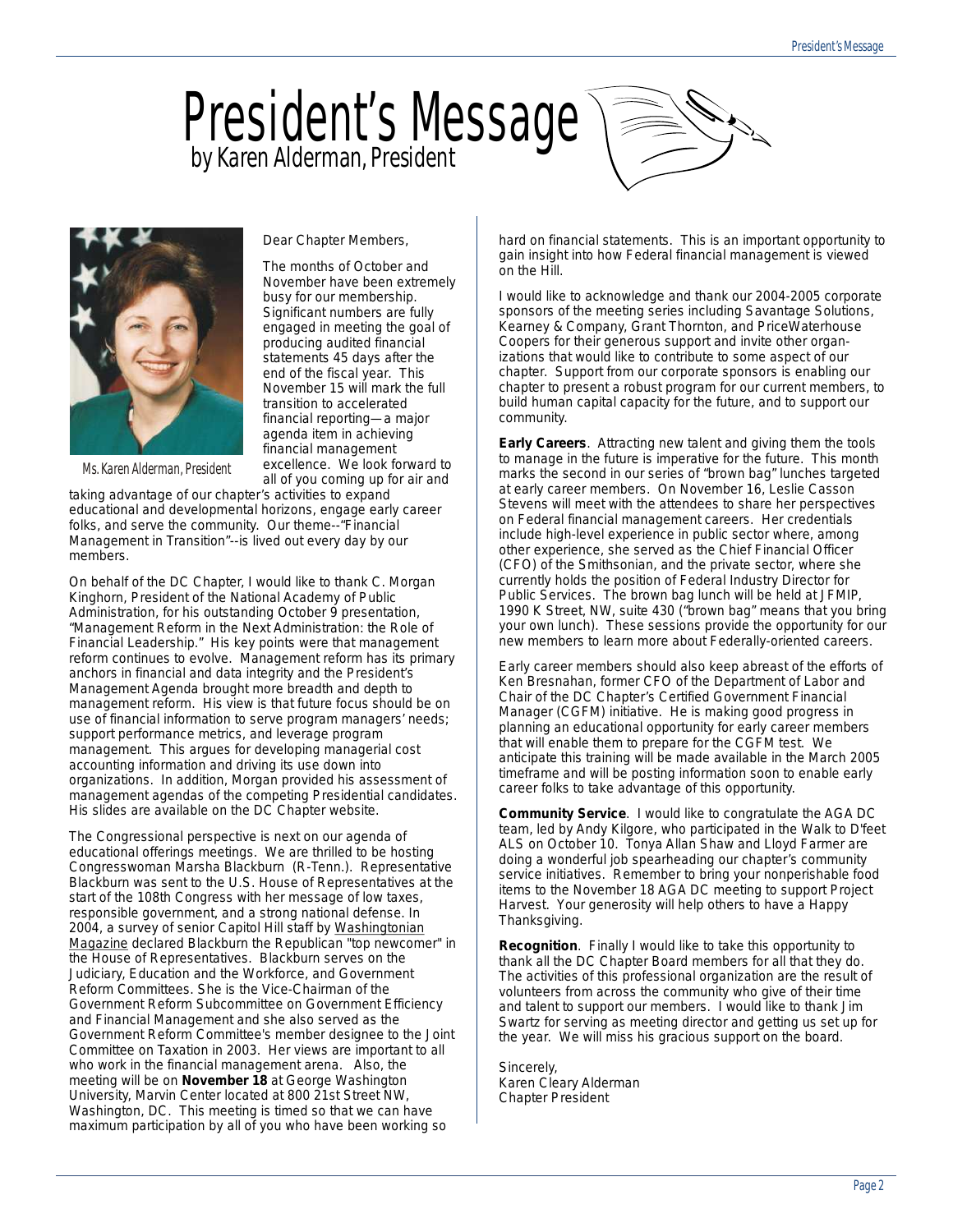### TRANSFORMING CLIENTS' VISION INTO RESULTS







### **TECHNICAL IT CONSULTING FINANCIAL SYSTEM CONSULTING ACCOUNTING SERVICES**

IN TODAY'S WORLD, the most successful enterprises are defined by their ability to optimize business practices consistent with their missions. While the missions of government and business may be very different, executives in both public and private sectors are finding that the challenges they face are increasingly similar: contain costs, improve performance, ensure consistency, satisfy customers and achieve results.

We know that your organization is dynamic, and that your operations and your requirements are constantly changing. Today's solutions need to address and adapt to tomorrow's challenges. That's the strength of Savantage Solutions. Contact us today to learn how we can help.



1355 Piccard Drive, Suite 425, Rockville, MD 20850 . tel 301 258 5600 fax 301 258 5630 . www.savantage.net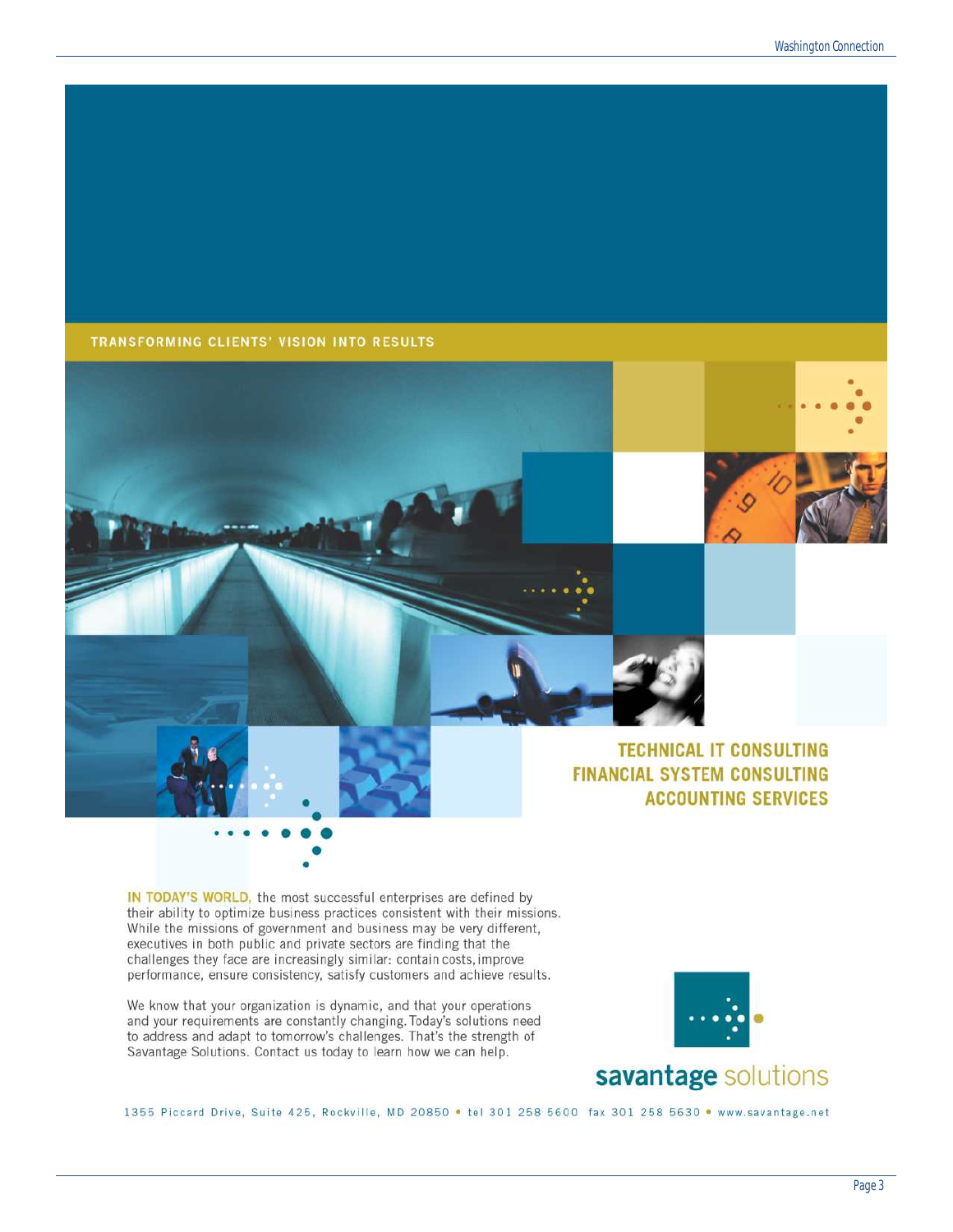## **by Simcha Kuritzky, CGFM CPA** Inside the Black Box



### Correcting Entries

In designing an accounting system, most of the attention goes to setting up new general ledger accounts and postings, but once it goes into operation, more work actually goes into making changes and corrections. There are a number of approaches that one can use to make a correction, but they generally boil down to either backing out the transactions before correcting the posting model, or correcting the model before correcting the balances. Circumstances will dictate which is the most appropriate.

As an example, let us say that bills have been recorded for miscellaneous revenue (debit 1310 Accounts Receivable, credit 5900 Miscellaneous Revenue) for a month before someone realizes that this fund should be considered a custodial account, so the custodial postings (debit 5991 Accrued Collections for Others, credit 2980 Custodial Liability) should have been included. In the meantime, some of the bills have been closed by cash receipts that also left off the custodial posting (debit 5990 Collections for Others, credit 2980 Custodial Liability).

### **Backout and Redo**

The way to keep the cleanest audit trail is back out all the erroneous transactions, correct the posting model, then put them back in. In this case, the clerks would have to cancel all the cash receipts in this fund, then cancel all the bills, change the accounting model, put the bills all back in and then the cash receipts. They would have to make certain that no one enters any new bills or cash receipts during the backout process, and that the collections are backed out and re-entered in the same month to avoid issues with cash reporting to Treasury (e.g., on the SF-224).

#### **Divide and Conquer**

The way to minimize the amount of work is to separate the correction from the original transactions. The accounting model would be changed immediately to prevent any new bills or collections from posting with the wrong model. Reports would be run to determine the total amount of erroneous transactions, and then a correcting entry would be made. How this entry is made would depend on the abilities of the system and the importance of the change to auditing and reporting. If the importance is low, the correcting entry could be posted at a fund level; if high, then an entry would be made for each erroneous transaction. In the example above, this method would avoid any cash issues since the cash posting is correct to begin with, and some of the postings would go to 5991 (for the open bills) while the rest would go to 5990 (for the bills that had been collected).

#### **Hybrids**

One is not limited to using only one of these approaches--a mixture of the two is also possible. For example, an agency may decide to correct the collection entries with a journal voucher, while backing out and re-entering only the open bills. This would give a better audit trail for the open bills, which are more likely to be audited, and also avoid any possible cash issues with collections being backed out but not re-entered in a timely manner.

*Comments, suggestions, and critiques are welcome. Send them to [Simcha.Kuritzky@cgi-ams.com,](mailto:simcha.kuritzky@cgi-ams.com) and not to the AGA.*

### Bring in Members - Win a Raffle Prize!

Building membership is an important way to keep AGA's DC Chapter strong. Why not bring colleagues, who are not AGA DC Chapter members, to an AGA luncheon and encourage them to join our Chapter! Show them our website. Tell those who have been working five years or less about our Early Career Brown Bag lunches scheduled for November 16, 2004, and February 15, 2005. For more details on Early Careers, visit our website at *[www.agadc.org](http://www.agadc.org)*.

Those colleagues bringing in new members will have a chance to win a raffle prize!

*— Marguerite Nealon, AGA-D.C. Membership Director*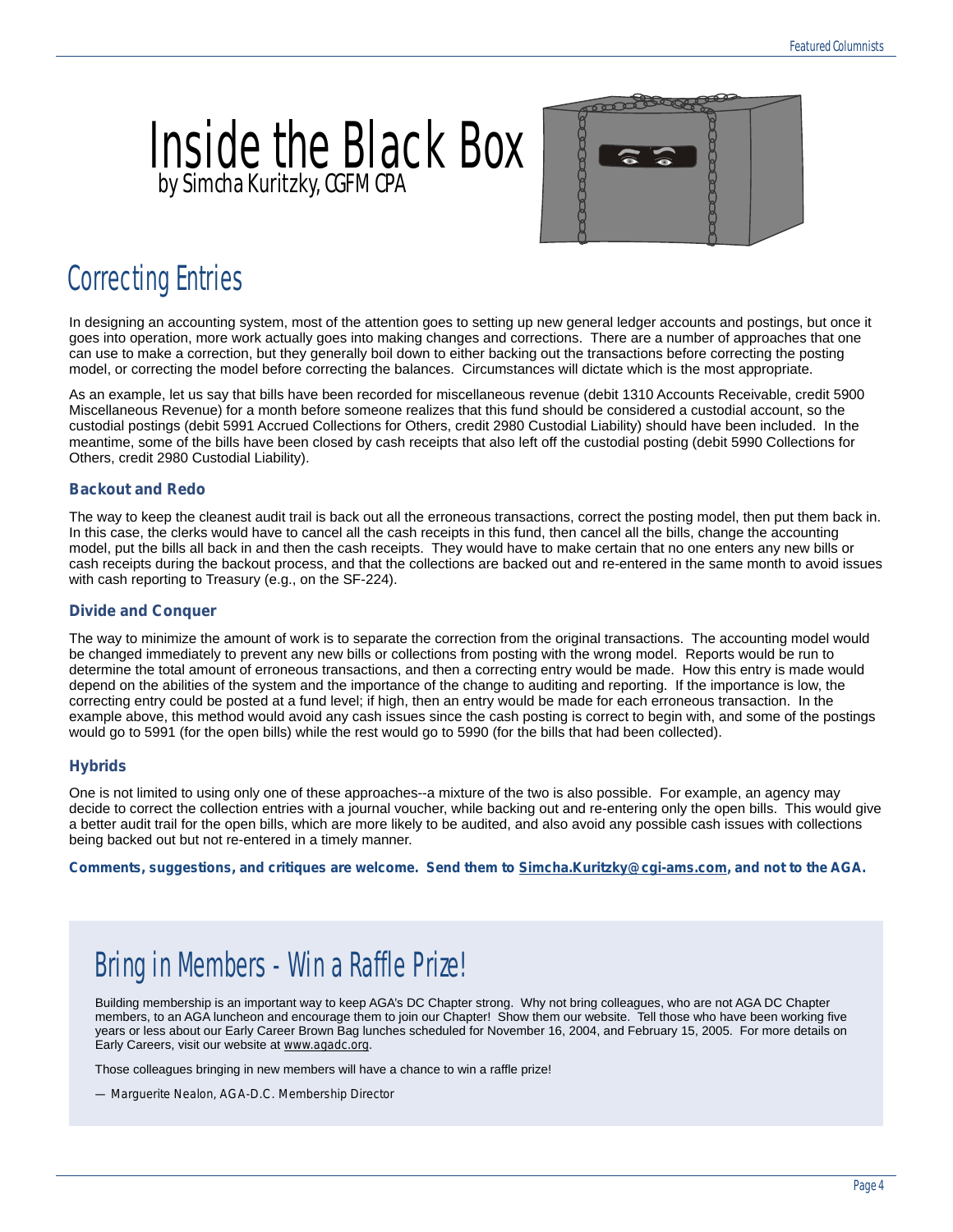

To better inform our members and foster closer ties among our colleagues within the Federal financial community, we would like to add a few new columns to the *Washington Connection* newsletter.

*Spotlight* will focus on noteworthy accomplishments by our members. Such accomplishments might include recognition from agencies, firms, or community organizations, honor awards, promotions into management positions, retirements, publications, or major speaking engagements—anything our members might do that would warrant praise from their peers. Digital photos are welcome. Please send us your accomplishments, and let us know if someone else in the Chapter deserves recognition for something he or she has done—but please make sure that individual doesn't mind us including the item in the newsletter!!!

*Workplace Wire* will highlight what's new, exciting, and different at the Federal, State, and local agencies and private sector firms where our members work. *Wire* items could include rollouts of new systems or programs, establishment of new offices or reorganizations, appointments of new senior leaders, such as CFOs, new contract awards, or employment opportunities. All we ask is that you obtain any necessary internal clearances before you send us information.

*Endnotes* will include interesting and perhaps even offbeat items that involve our members. This column could be used to share unique travel experiences or assignments. For example, years ago, when I edited *Frontline*, the Inspector General community newsletter, we featured a story about an auditor who participated in an expedition to climb Mount McKinley. Hopefully none of our members were caught up in the recent spate of hurricanes, but how to work under disaster conditions might be useful information. If we have members who are serving (or who have served) in Iraq or Afghanistan, perhaps they would be willing to share their experiences with us. Reviews of recently published books related to financial management would be interesting.

Obviously, we will need your help to gather this information—we can't print what we don't know! Please send your items to *[kshaffer@lmi.org](mailto:kshaffer@lmi.org)*. Feel free to call me on 301.802.2912 or 703.917.7174 if you have any questions or you would like to discuss a possible item or article. Thank you in advance for your participation!!!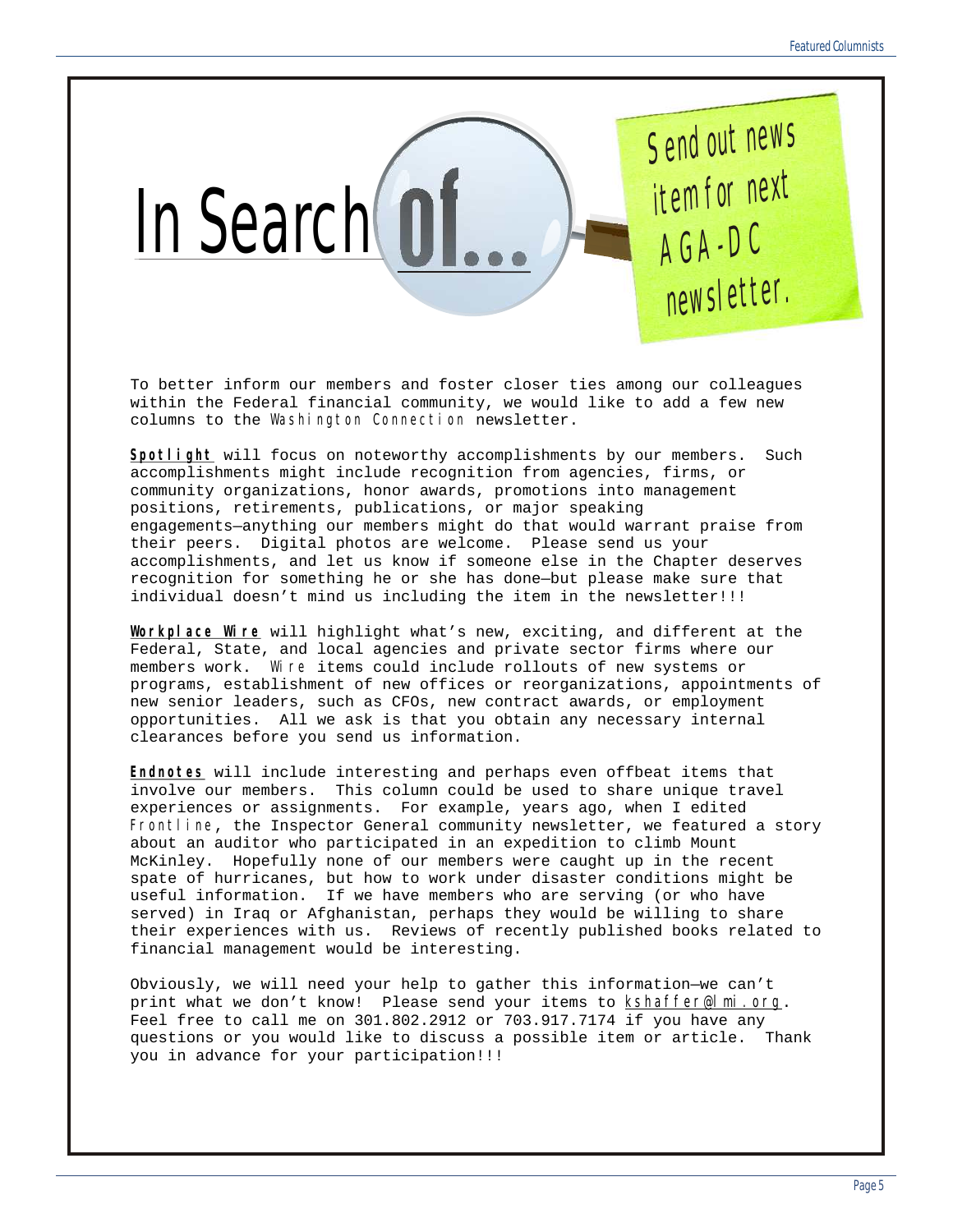*Conference Announcement*

The Association of Government Accountants Washington, DC Chapter and the Greater Washington Society of CPA's are co-hosting their 4th Annual Conference on May 3 and 4, 2005. The theme for this year's conference is "Financial Management in Transition." This 2-day conference will address emerging issues related to Federal financial management and systems. The conference will have two tracks during certain sessions, which allow attendees the flexibility to attend some accounting topics and some system topics.

**Dates: Tuesday, May 3 and Wednesday, May 4, 2005 Time: 8:00 AM – 4:30 PM Location: George Washington University's Cafritz Conference Center**

**Continuing Education: 15 CPE For more information visit** *[www.agadc.org.](http://www.agadc.org)*



In partnership with the Northern Virginia and Montgomery/Prince Georges Chapters, Member Services is sponsoring a "Tour of the Smithsonian's Zoological Park" on Sunday, November 7. We will meet at the visitor's center (Connecticut Avenue entrance) at 1:30 p.m. Animal buildings are open until 4:30 p.m. This will give us three hours to visit with the animals, and browse the gift and bookshop. AGA members can also enjoy a complimentary soft drink provided by our sponsor, Savantage Solutions.

There should be ample parking in parking lot "A" for a \$5.00 fee. There is no charge for entrance to the Zoo. Wear comfortable clothes and walking shoes. If you are interested in this activity, please let us know. Send your electronic response or direct any questions to *[karl.boettcher@fms.treas.gov](mailto:karl.boettcher@fms.treas.gov)*  (202.874.6131). For more information, you also can contact the Zoo at 202.673.4800.

*Early Careers Update*

The Washington Chapter certainly has a focus on fostering opportunity and participation for the early career AGA members. These are AGA members that have five or less years of experience in the government Financial Management career workforce. Last September, the AGA Chapter president hosted an early career brown bag lunch at the JFMIP office in Washington DC. There will be another brown bag lunch on November 16. This is a good forum to meet new AGA members and collaborate about future career opportunities in the government financial management field. If you are interested in joining us, please call Donna Tebeau at 202.219.0526 or email her *[donna.tebeau@gsa.gov](mailto:donna.tebeau@gsa.gov)* to register. Hope to see you there, and don't forget your lunch. See page 7 for details.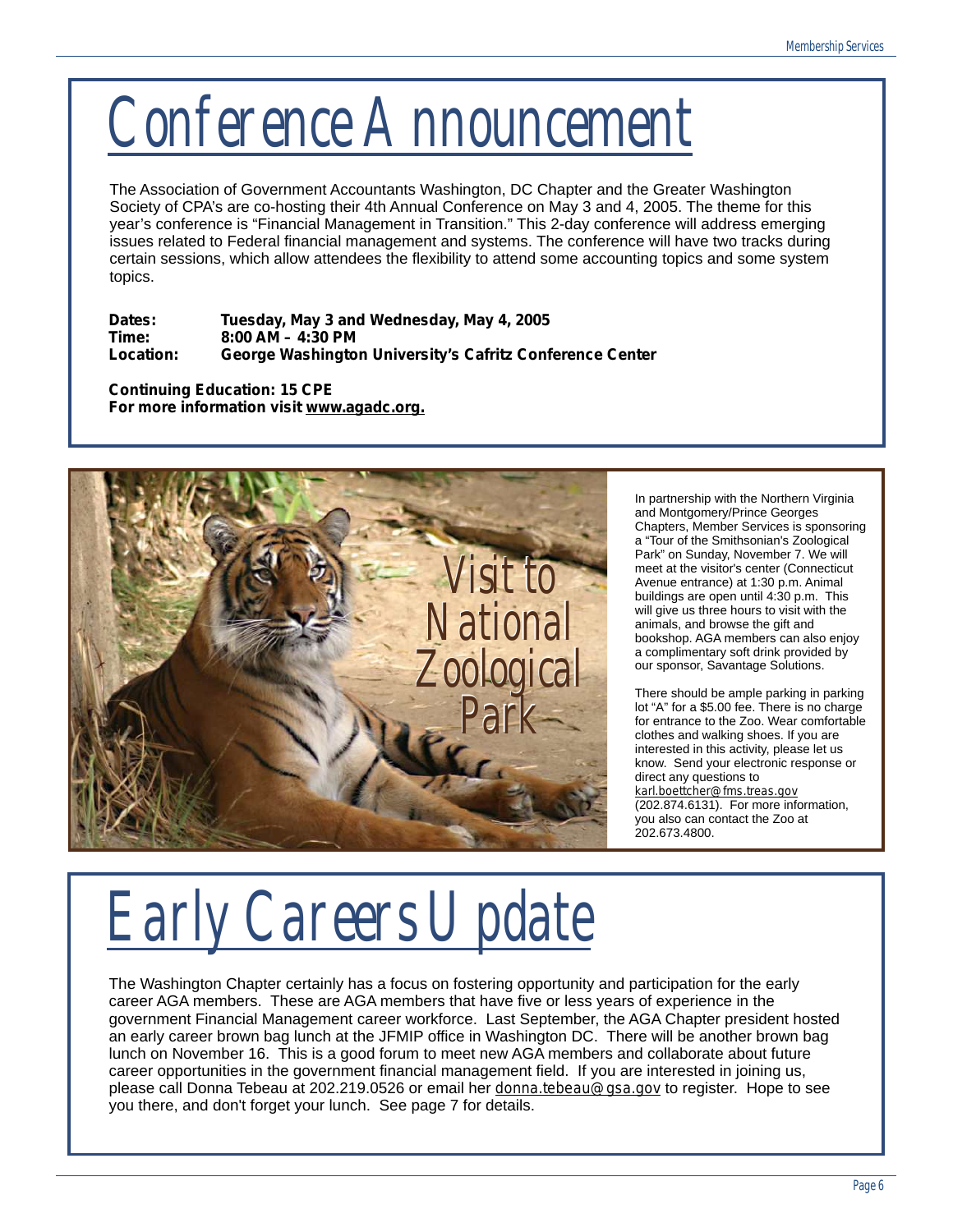## AGA Washington Chapter Membership Services Events 2004-2005

To provide our membership with a variety of social activities, Member Services is scheduling the following events for the coming membership year. We will again attempt to partner our activities with local AGA chapters and other professional organizations. Also, watch for our participation in additional partnership activities being planned by other regional AGAchapters and by our own Community Service and Early Careers.

| 2004       | Event                                                                         | <b>Partnership</b>                                           |
|------------|-------------------------------------------------------------------------------|--------------------------------------------------------------|
| November 7 | Visit National Zoo                                                            | NOVAGA/Montgomery/PG Chapters                                |
| December   | U.S. Naval Observatory Tour                                                   | NOVAGA/Montgomery/PG Chapters                                |
| 2005       | Event                                                                         | Partnership                                                  |
| January    | Chinese New Year Dinner                                                       | Dept of Labor CFO - Sam Mok<br>NOVAGA/Montgomery/PG Chapters |
| February   | Skiing at Liberty in PA.                                                      | NOVAGA/Montgomery/PG Chapters<br><b>Baltimore Chapter</b>    |
| March      | <b>Tour of National Cathedral</b>                                             | NOVAGA/Montgomery/PG Chapters                                |
| April      | Mt. Vernon Tour                                                               | NOVAGA/Montgomery/PG Chapters                                |
| May        | <b>Wolf Trap Event</b>                                                        | NOVAGA/Montgomery/PG Chapters                                |
| May/June   | Attend Baltimore Orioles or Northern Virginia Cannons<br><b>Baseball Game</b> | <b>Baltimore Chapter</b><br>NOVAGA/Montgomery/PG Chapters    |
| June       | Play in Golf Tournament                                                       | ASMC/KPMG<br>NOVAGA/Montgomery/PG Chapters                   |

Additional event information will be provided as the activity draws near and more information becomes available. Some of the activities may be subject to change due to our partnership with the GWSCPA, ASMC, and the AGA NOVAGA, Montgomery/PG, and Baltimore chapters. Please check our newsletter, website, or agency liaison for the latest event update. Due to advance notification requirements and space limitations, most activities will have a response cut off date. If you are interested in an activity, please let us know as soon as<br>possible. Send your responses or direct any questions to our chapter Member Serv Send your responses or direct any questions to our chapter Member Services Director - Karl Boettcher*[karl.boettcher@fms.treas.gov](mailto:karl.boettcher@fms.treas.gov)* - 202.874.6131.

### EARLY CAREERS

**AGA Washington Chapter, Early Careers "Brown Bag" Lunch Series JFMIP Board Room, 1990 K Street (20th and K) Washington, DC**

**Cost: Free, bring your own lunch. Time: 11:30-1:00 Dates: November 16, 2004/ February 15, 2005**

The AGA Washington Chapter will host brown bag lunch sessions for Early Career Members to learn about career growth opportunities in government. Early Career Members are those chapter members with less than five years of experience in the government accounting/accountability field. Each session will feature a speaker that will present perspectives on careers in governmental accounting and accountability, as well as a time for questions and answers.

Please contact Donna Tebeau at *[donna.tebeau@gsa.gov](mailto:donna.tebeau@gsa.gov)* or 202.219.0526 to register for these sessions.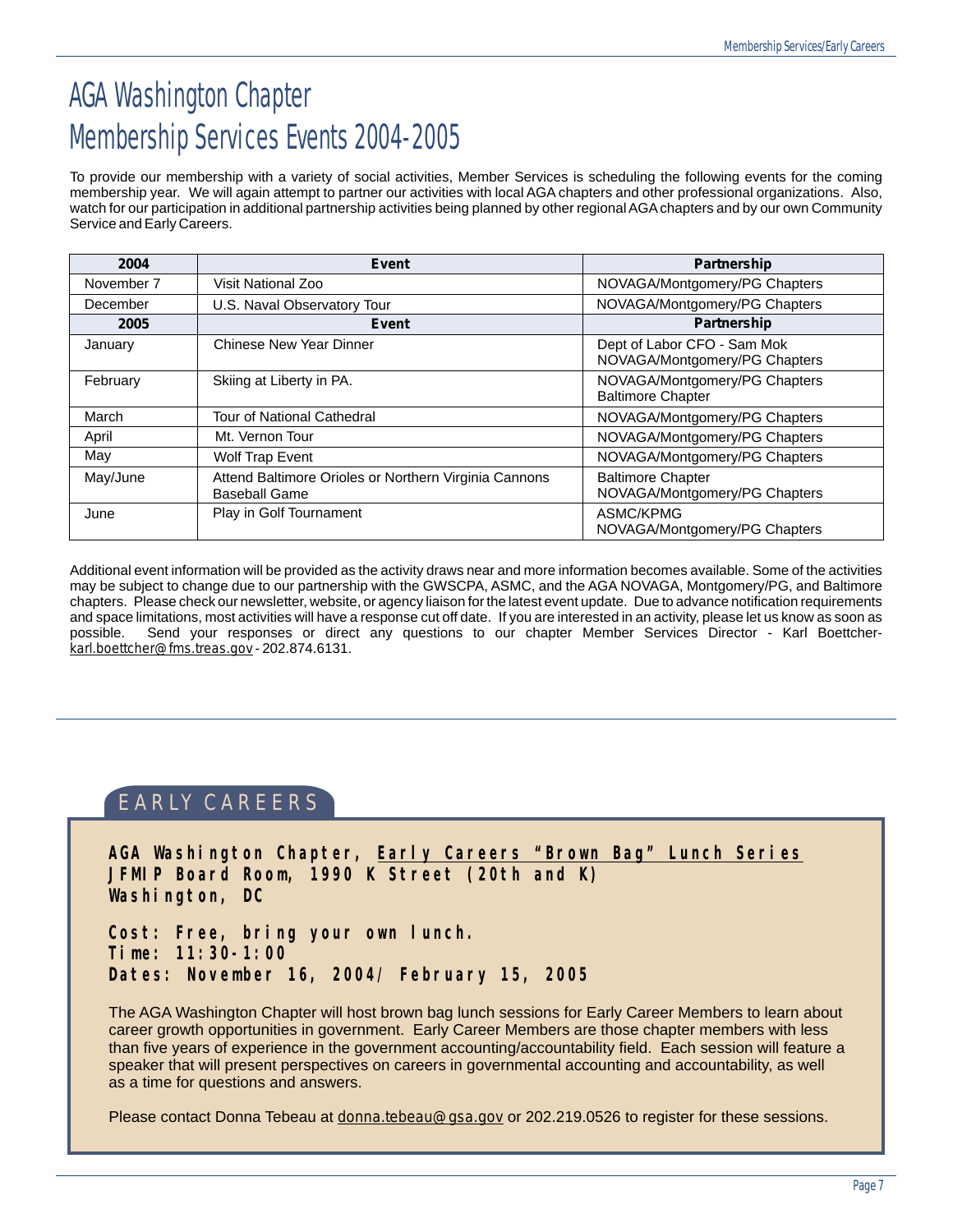### 2004-2005 Luncheon Speaker Series

The theme of this year's series is "Federal Financial Management in Transition," appropriate given the pending election and inevitable change in key leadership positions throughout the Federal government, regardless of the election's outcome. The series kicked off on September 9, when Andrew Maner, Chief Financial Officer of the Department of Homeland Security, discussed lessons learned and best practices used by the Department during its first full year of operation. Throughout the year, distinguished speakers from the public and private sectors, as well as Capitol Hill, will provide their insight on a variety of financial management issues.

The luncheons will be held between 11:30 a.m. and 1:30 p.m. at the Marvin Center at George Washington University, 21st St. and H Street (one block from the Foggy Bottom blue/orange line Metro).

| Thursday, November 18, 2004 | Thursday, March 17, 2005 |
|-----------------------------|--------------------------|
| Thursday, January 13, 2005  | Thursday, May 12, 2005   |
| Thursday, February 10, 2005 |                          |
|                             |                          |

Special events are planned for December, when we will have our informal holiday get-together, and April, when we will hold our awards dinner.

In addition, the chapter will hold education events and conferences.

Watch the *Washington Connection* for more details! We hope that you all plan to join us.

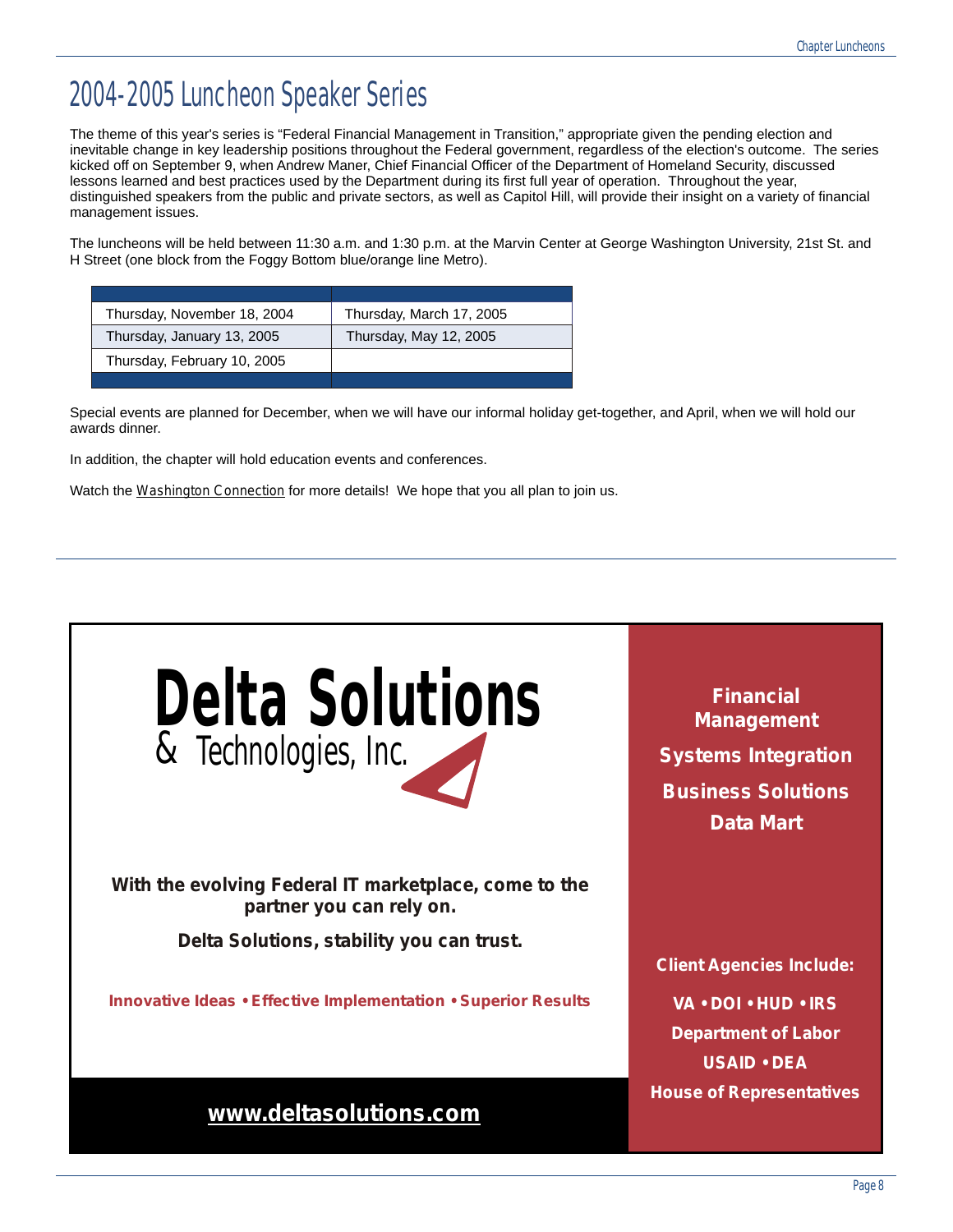## Community Service Plan 2004-2005 Washington DC Chapter

| November | Project Harvest - Collect nonperishable food items at luncheon meeting (November 18, 2004) |
|----------|--------------------------------------------------------------------------------------------|
| December | Toys-for-Tots                                                                              |
| January  | Baby shower and luncheon to benefit St. Ann's Infant and Maternity Home.                   |
|          | Website: http://www.saint-anns.com                                                         |
| February | Volunteer Income Tax Assistance (VITA)                                                     |
| March    | Dress for Success Suit Drive                                                               |
| April    | Christmas In April                                                                         |
| May      | Used Eyeglass Collection for Lions Club ***                                                |
| June     | Used Cell Phone collection for HopeLine sponsored by Verizon Wireless ***                  |
|          | Ongoing Community Service Projects to conclude in May and June.                            |
|          |                                                                                            |

### Email Reminders?

Would you like to receive email reminders of our monthly meetings and conferences? If so, please go to *<http://www.agadc.org>* to sign up for our mailing list in the Member Services section of the website.

# Improving financial performance was always a good idea



# Now, it's your only option

Is your program in jeopardy because it doesn't live up to the latest performance standards? Management Concepts provides financial management solutions that help you reach established goals.

- Link budget activities to program outcomes
- Support accountability for results
- Promote successful financial system implementation

### Your choice is how to achieve it

Management Concepts will guide your agency to improved financial management



CONSULTING · TRAINING · PUBLICATIONS Make the right choice. Call us today at 703.270.4059.

www.managementconcepts.com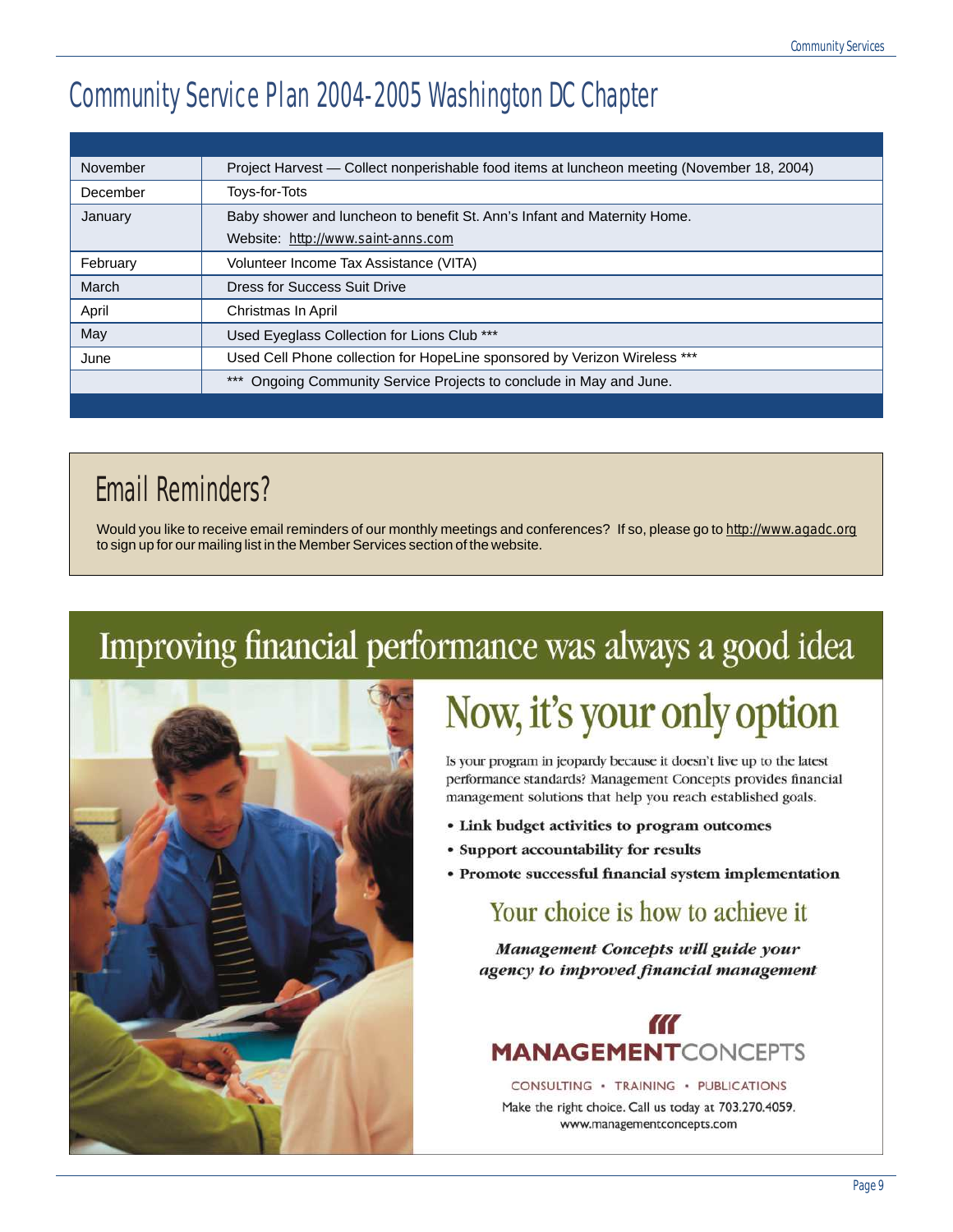## 2004-2005 Meeting Schedule of the DC Chapter's Directors and Officers

Meetings will be held at noon at JFMIP, 1990 K St., 4th floor, on the following Tuesdays:

| Tuesday, November 2, 2004 | Tuesday, March 8, 2005 |
|---------------------------|------------------------|
| Tuesday, December 7, 2004 | Tuesday, April 5, 2005 |
| Tuesday, January 11, 2005 | Tuesday, May 10, 2005  |
| Tuesday, February 8, 2005 |                        |
|                           |                        |

All members are invited to participate. For October Meeting Minutes see this issue, page 11.

## Newsletter Comments or Suggestions?

Do you have any comments or suggestions regarding the newsletter? Do you have an article you'd like to see in print? The deadline for submitting articles to appear in the December 2004 issue is November 20, 2004. Please send your comments and contributions to the newsletter editor, Karen Shaffer, at *[kshaffer@lmi.org.](mailto:kshaffer@lmi.org)*

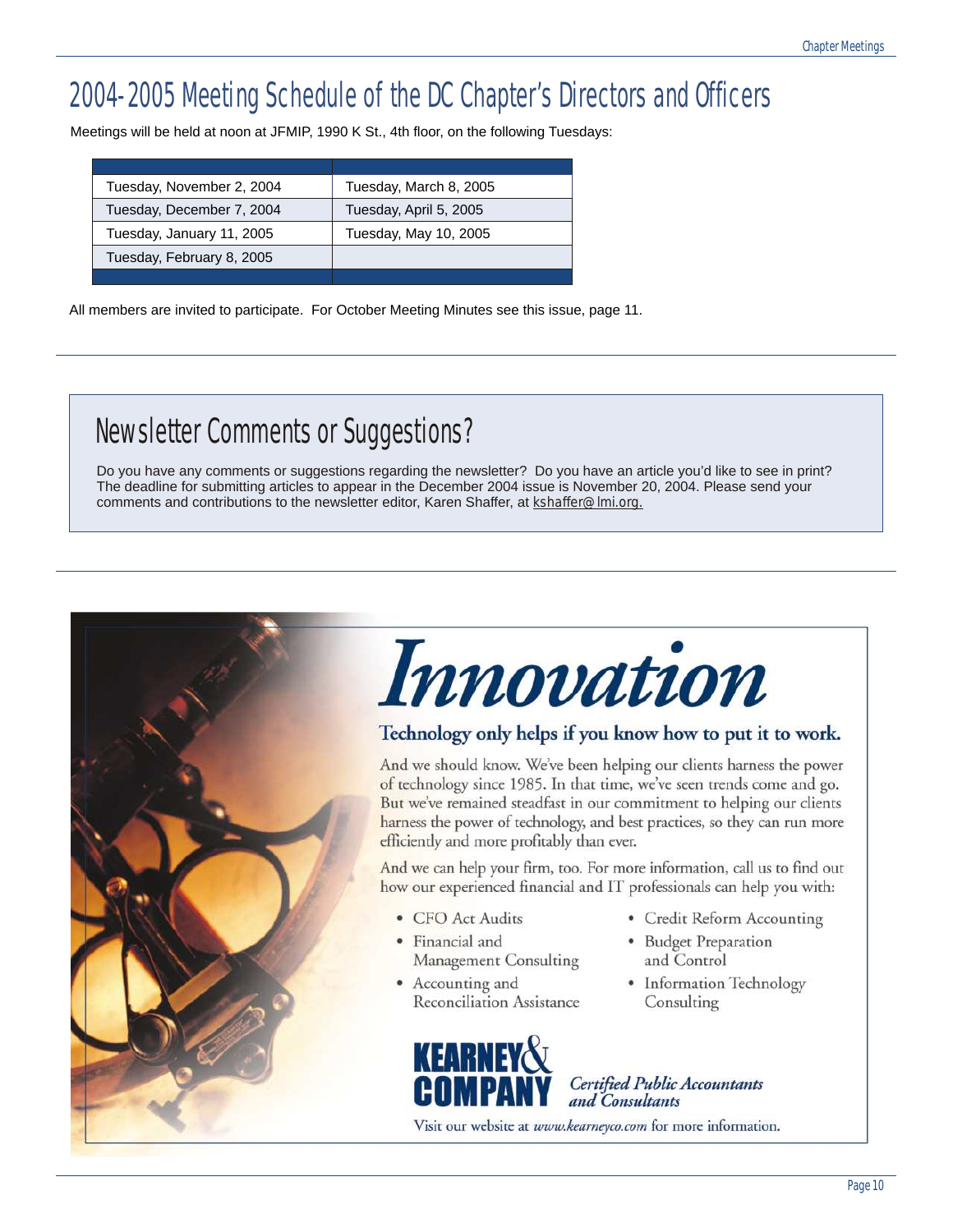## AGA - Washington Chapter, Executive Board Minutes - October 5, 2004

Seventeen Members of the board participated. The following topics of general interest to the membership were discussed:

#### • **Programs (Scott Bell)**

- a. The November luncheon speaker is Representative Marsha Blackburn (R-TN).
- b. Don Hammond, Fiscal Assistant Secretary, Department of the Treasury, is scheduled for the January 2005 luncheon.

### • **Early Careers – (Laura Glass)**

- a. Training event for Early Careers, to be underwritten by the chapter, with a maximum projected budget figure of \$15,000. Schedule includes an event during March 2005; Virginia Robinson will be the instructor. The 6-day session will cover all components and prepare people to take the exam.
- b. The next Early Career Brown Bag lunch at the JFMIP conference room will be on Tuesday, November 16, 2004.
- **Member Services Social Events (Karl Boettcher)**
	- a. The planned November event is a tour of the National Zoo

#### • **Community Service (Tonya Allen-Shaw)**

a. Future events include Project Harvest in November, Toys For Tots in December, Baby Shower for Saint Ann's in January, VITA in February, Dress For Success Clothing Drive in March, and continuing the glasses and cell phone collection throughout the year.

 The next Director's Meeting will be held at JFMIP on November 2, 2004.

 If you would like more information concerning items discussed at the Board meeting, please contact Dan Christovich at *[dchristovich@comdt.uscg.mil](mailto:dchristovich@comdt.uscg.mil)* or 202.267.0443.

**WASHINGTON DC, CHAPTER** 

**Washington Chapter P.O. Box 423 Washington, DC 20044-0423 (703) 758-4080**  *[www.agadc.org](http://www.agadc.org)*



At Clifton Gunderson, our federal government auditing services reach beyond numbers to provide you with information you can use. For over 40 years, we have been a leader in providing audit solutions to government organizations. We are actively engaged within the federal community, keeping us on the leading edge of this rapidly changing environment.

### **. . .is insight.**



Centerpark I 4041 Powder Mill Road, Suite 410 Calverton, Maryland 20705 **301-931-2050 • [www.cliftoncpa.com](http://www.cliftoncpa.com)**



Altum's Grants Reporting System, AltumGRS™, is a web-based system used as part of the overall solution by grants organizations for Congressional reporting and budget reconciliation. This same tool can help your organization respond to legislative requests such as PART and GPRA.

AltumGRS™ can be easily implemented within your organization. In addition, it can be used on a subscription service basis from the U.S. Department of Commerce, National Technical Information Service or the National Institutes of Health, Center for Information Technology.

[www.altum.com](http://www.altum.com) 703.787.0060

*[GRS](http://www.altum.com)*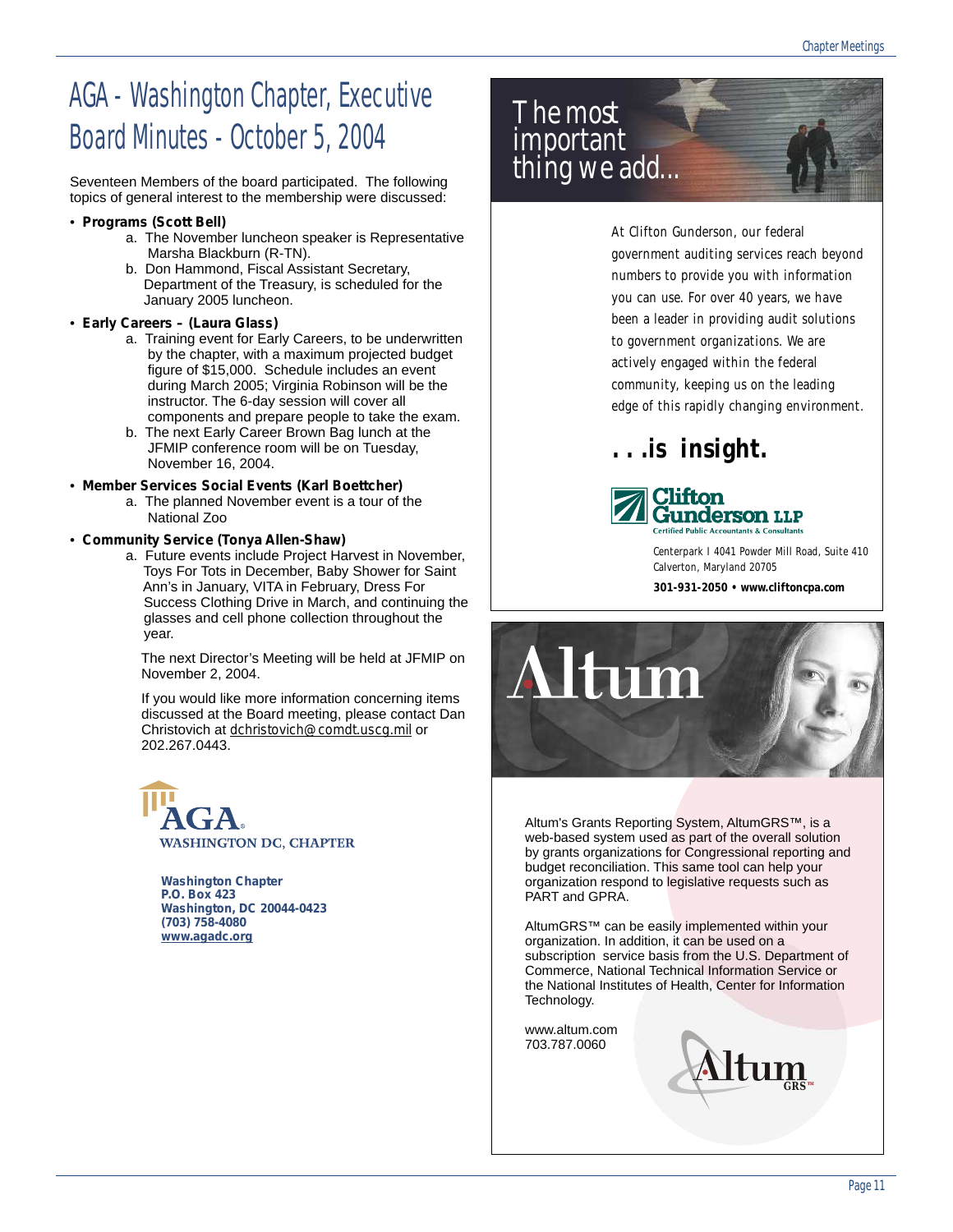

Are you looking for a **Partner** to help you improve efficiency through innovative financial, performance and technology-based business solutions?

### Grant Thornton

Grant Thornton Global Public Sector has been serving Federal government clients for nearly a decade. Whether your organization is looking for financial services, cost and performance management, or technical solutions, Grant Thornton professionals can provide expert advisory services tailored to meet your organization's specific needs.

- Financial Operations
- Financial Management
- **Business Intelligence**
- IT Management
- **Enterprise Applications**
- Strategic Management
- **Operations Management**
- Cost & Performance Management

333 John Carlyle Street Suite 500 Alexandria, VA 22314 703.837.4400 www.grantthornton.com/globalpublicsector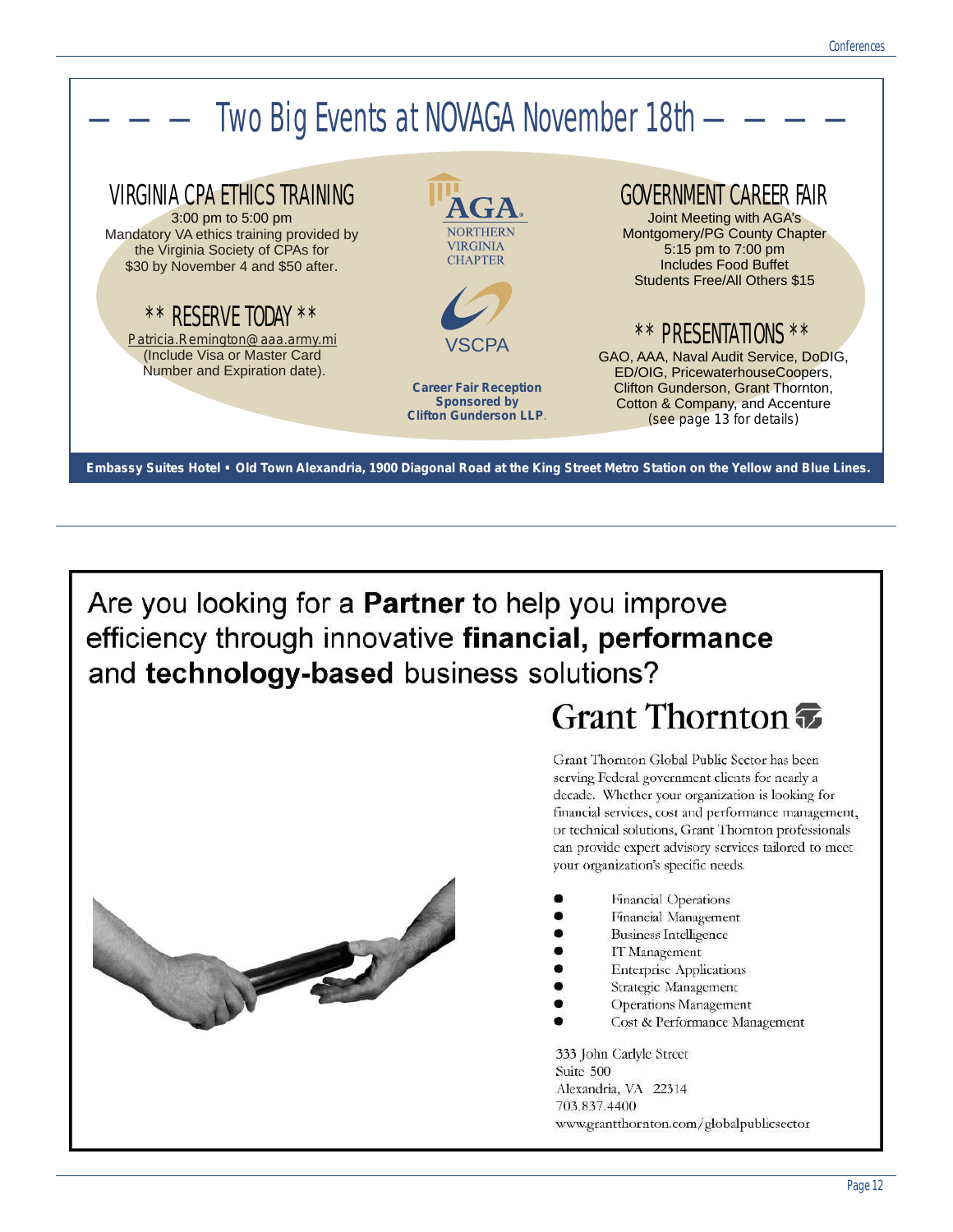### Spotlight on Employers Featured at the NOVAGA November 18th Meeting

### **Government Accountability Office**

Since 1921, the *[Government Accountability Office](http://www.gao.gov)* has served as the nation's chief accountability agency. Under the direction of the Comptroller General, GAO sets professional standards for government auditing.

They also serve as the investigative arm of Congress. GAO's headquarters in Washingon DC, along with 11 field offices throughout the country, employ almost 3,300 analysts, evaluators, investigators, and auditors. Diane Guensberg will provide information about GAO.

### **Office of the Inspector General of the Department of Defense**

The *[Office of the Inspector General of the Department of Defense](http://www.dodig.osd.mil)* was established by Congress as an independent and objective unit to conduct and supervise audits and investigations relating to the programs and operations of the DOD. As the principal advisor to the Secretary of Defense in all IG matters, the IG serves as an extension of "the eyes, ears, and conscience" of the Secretary. DODIG's vision is one professional team of auditors, inspectors, and investigators, inspiring by paradigm a culture of integrity, accountability, and "intelligent risk-taking" throughout the Department of Defense. Core Values are Accountability, Integrity & Efficiency. DODIG's presentation will be given by Tim Wimette, Special Assistant to the Deputy Inspector General for Auditing.

#### **United States Army Audit Agency**

The *[United States Army Audit Agency](http://www.hqda.army.mil/AAAWEB)* serves America's Army by providing objective and independent audit services. These services help the Army make informed decisions, resolve issues, use resources effectively, and satisfy statutory and fiduciary responsibilities. With 15 functional audit teams, located at 21 offices in the continental United States and at 3 overseas locations (Germany, Hawaii, and South Korea), the Agency provides accounting students with an interesting and challenging opportunity for a career as a civilian employee of the Department of the Army. Audit Manager Alice S. Arielly, CPA CFE CGFM, will give an Agency overview.

#### **Naval Audit Service**

Winner of the Senate Productivity Award, the *[Naval Audit Service](http://www.hq.navy.mil/NavalAudit/)* is responsible for internal audit of the \$83 billion program of the Department of the Navy. From cradle to grave, from program inception in the Pentagon, through program performance, to completion, our auditors are there. The Naval Audit Service is entrusted by the Secretary of the Navy to provide independent, professional internal audit services that assist Naval leadership in improving efficiency, accountability, and program effectiveness. The Naval Audit Service accomplishes this mission by performing internal audits of Department of the Navy organizations, programs, activities, systems, functions, and funds. Greg Armstrong will discuss Naval Audit Service.

### **The Office of Inspector General (OIG) at the U.S. Department of Education (ED)**

*[The Office of Inspector General \(OIG\) at the U.S. Department of Education \(ED\)](http://www.ed.gov/about/offices/list/oig/misused/index.html)* conducts independent and objective audits, investigations, and inspections of education programs and operations. Their mission is to promote the efficiency, effectiveness, and integrity of the Department's programs and operations.

#### **Accenture**

Accenture is a global management consulting, technology services and outsourcing company. Committed to delivering innovation, Accenture collaborates with its clients to help them become high-performance businesses and governments. John R. Laney CGFM will discuss *[Accenture](http://www.accenture.com)*.

### **Clifton Gunderson LLP**

*[Clifton Gunderson LLP](http://www.cliftoncpa.com)* specializes in providing audit, accounting and information technology services, to federal clients. We are the 12th largest CPA and consulting firm in the country, and have offices in 14 states and Washington, DC. Former NOVAGA President Mia Leswing CPA CGFM CISA will discuss Clifton Gunderson.

### **Cotton & Company**

The business of government is our specialty. We have more than just experience…We have earned a national reputation for the outstanding quality of our assurance and advisory services. Loren Schwartz will discuss *[Cotton & Company](http://www.cottoncpa.com)*.

### **Grant Thornton**

Founded in 1924, *[Grant Thornton](http://www.grantthornton.com)* serves tens of thousands of middlemarket clients — both public and private — through offices in the United States and in 110 countries worldwide. Chris Gayle CPA CGFM will discuss Grant Thornton.

#### **PricewaterhouseCoopers**

*[PricewaterhouseCoopers](http://www.pwc.com) (www.pwc.com)* provides industryfocused assurance, tax and advisory services for public and private clients. PricewaterhouseCooper's Washington Federal Practice *[\(www.pwc.com/wfp\)](http://www.pwc.com/wfp)*, based in DC, serves the federal government through the seamless delivery of Advisory and Assurance services by skilled professionals credentialed in the following areas: Financial Management, Governance, Risk and Compliance, Program Management, Operational Effectiveness, Security and Data Management, Healthcare and XBRL. Ed Machir, Managing Partner of PwC's Washington Federal Assurance Practice, will discuss PwC.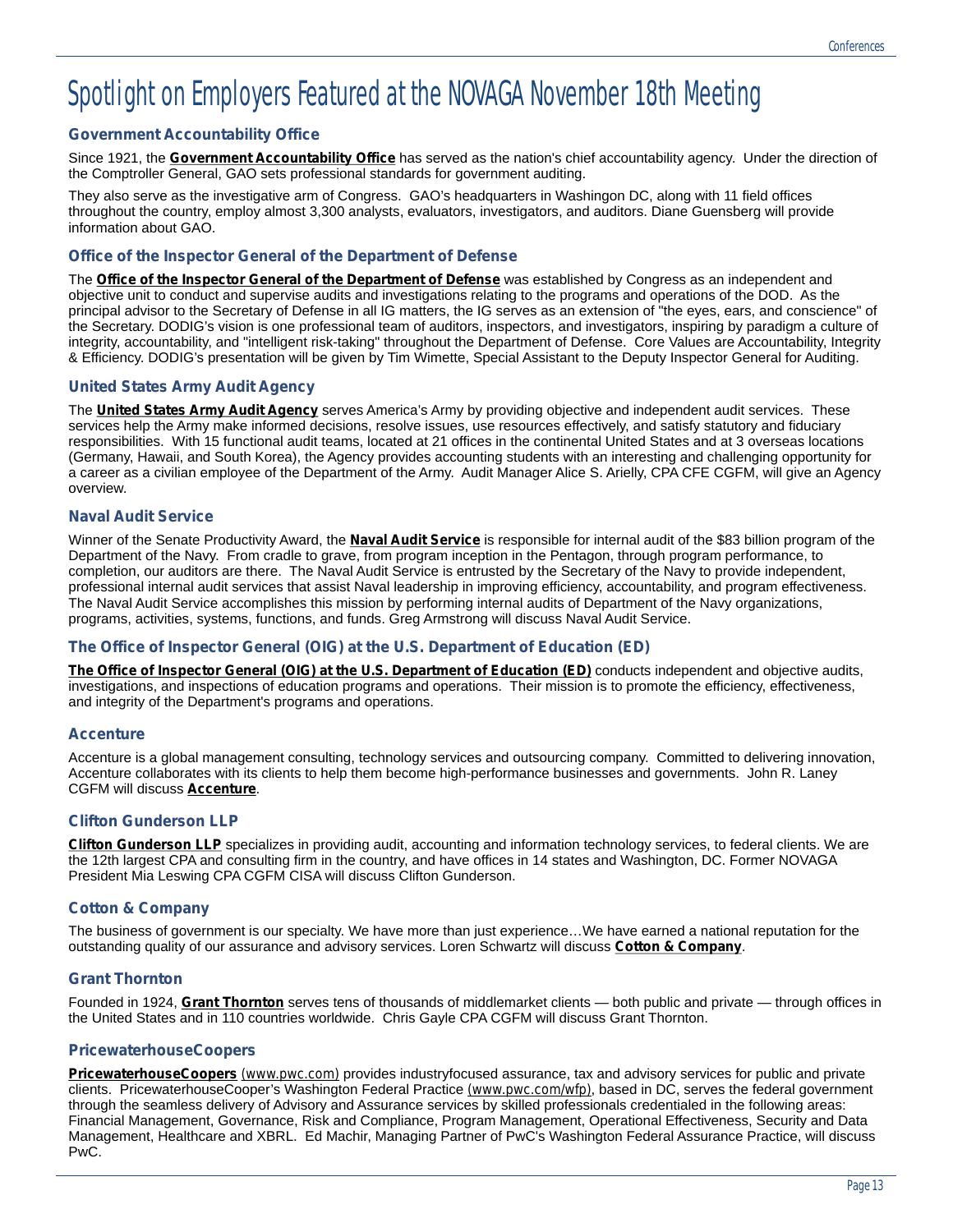**The Northern Virginia and the Maryland/Prince Georges Chapters of AGA and KPMG LLP are pleased to extend a special opportunity for Continuing Education.** 

# Service Efforts and Accomplishments (SEA) and Performance Reporting Efforts

**December 14, 2004 1:00 to 5:00 P.M KPMG LLP 2001 M Street, Washington, DC**

#### **Featured Speakers:**

**Jay Fountain, CGFM Former Assistant Director of Research Governmental Accounting Standards Board (GASB)**

**Wilson Campbell, CGFM Project Director, SEA Program Governmental Accounting Standards Board (GASB)**

This course describes AGA's Program to encourage regular issuance of high-quality service efforts and accomplishments (SEA) reports and help state and local governments effectively communicate performance to the public

Topics include:

- Conceptual basis for use and reporting of performance measures "Managing for results" what is it?
- Characteristics of successful performance measures.
- Reporting performance information: suggested criteria for effective communication
- What is the GASB doing and where it is going with performance measures?

The Program includes an overview of AGA's new SEA Program designed to help state and local governments produce and improve performance reports, and includes:

- Draft Review Guidelines
- Charter participating governments
- Opportunities to serve as a program reviewer

*A not-to-be-missed opportunity for the nation's top state and local government financial accounting and reporting experts to provide CPE. Four hours of CPE Credit will be offered.*

Copies of GASB's Special Report on Suggested Criteria for Reporting Performance Information and the special report summary will be made available at no charge.

|        | Name: <u>www.communications.com and the communications</u>                                                                                                                                                                                                                                                                                         |
|--------|----------------------------------------------------------------------------------------------------------------------------------------------------------------------------------------------------------------------------------------------------------------------------------------------------------------------------------------------------|
|        |                                                                                                                                                                                                                                                                                                                                                    |
|        |                                                                                                                                                                                                                                                                                                                                                    |
|        |                                                                                                                                                                                                                                                                                                                                                    |
| Phone: | ,我们也不会有什么。""我们,我们也不会有什么?""我们,我们也不会有什么?""我们,我们也不会有什么?""我们,我们也不会有什么?""我们,我们也不会有什么?                                                                                                                                                                                                                                                                   |
| Email: |                                                                                                                                                                                                                                                                                                                                                    |
|        | Directions: KPMG's office is conveniently located on 20th Street, NW between M and N: two blocks from the DuPont Circle<br>Metro stop on the Red Line, and four blocks from the Farragut West Metro stop on the Orange Line. Please register at the<br>Guard's Desk and proceed to the 6th floor conference room.                                  |
|        | The GASB visits are underwritten by the Alfred P. Sloan Foundation. If you would like more information about The National<br>Center for Civic Innovation's Sloan Foundation funded grants designed to encourage state and local governments to apply the<br>GASB's suggested performance reporting, visit gpr@nationalcenterforcivicinnovation.org |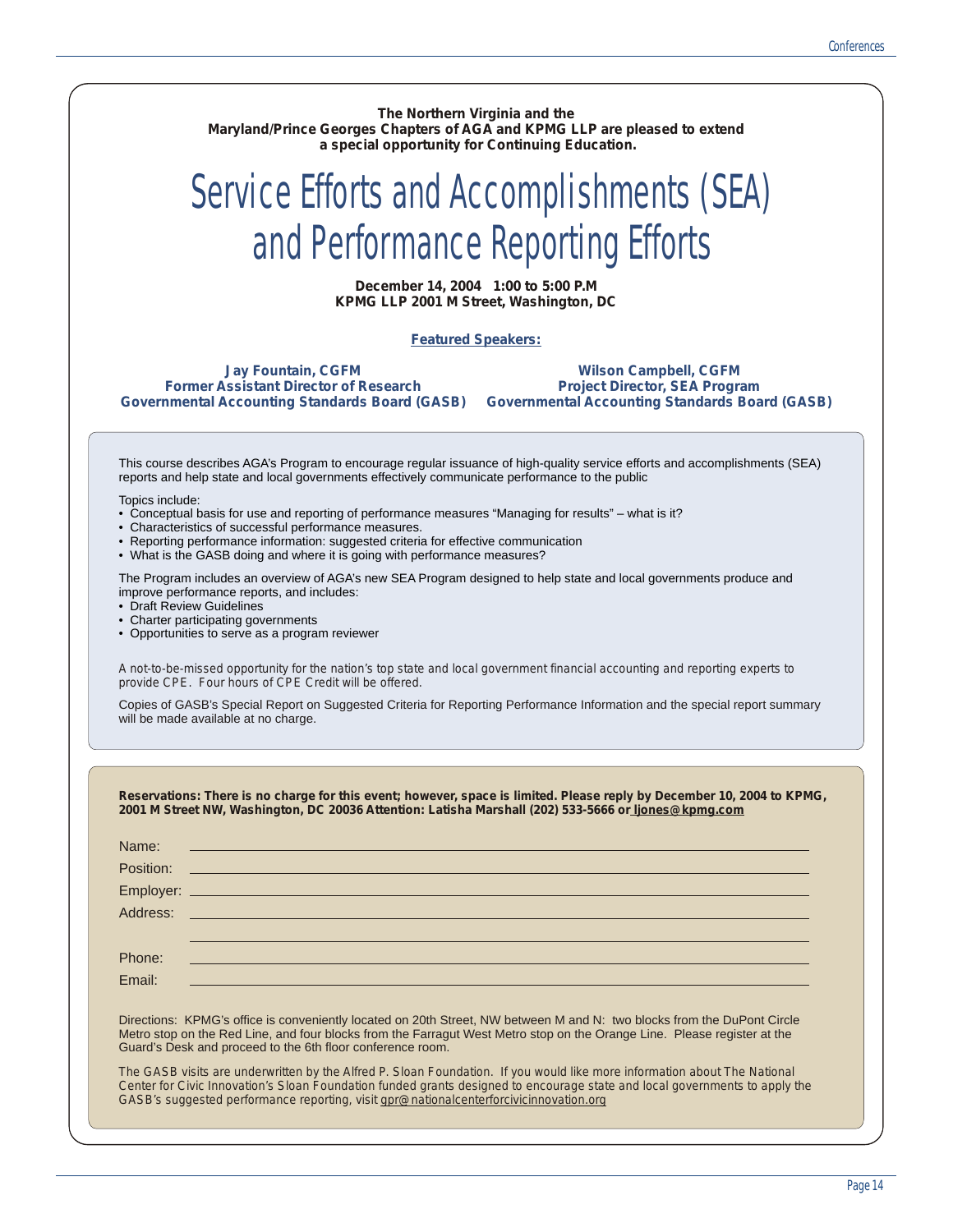**Make plans now to join AGA for the Third Annual National Leadership Conference**

# Improving Government Performance: Financial Managers Take Center Stage

**February 7 - 8, 2005, in Washington, DC**

Sound financial management is more important than ever. Governments are grappling with a growing list of homeland security issues - how to keep our cities and our nation safe, and how to pay for it. In this environment, financial managers will take center stage, confronting these challenges and the difficulties of balancing the many competing demands on taxpayers' money. At the same time, governments are focusing more intently on performance to ensure that every dollar is spent wisely, and can be accounted for later. These developments are bringing financial managers into the spotlight.

The National Leadership Conference will bring together the top leaders in federal, state and local government financial management, all of whom are struggling to make ends meet while providing an unprecedented level of services to the citizens they serve. This conference is a must for top government leaders-chief financial officers, inspectors general, state auditors, state comptrollers, state treasurers, city auditors, city finance directors and those who work with these top leaders to keep our governments fiscally sound.

*Don't miss this chance to network with your peers and share solutions to common challenges. We look forward to seeing you.*

### **Conference Registration Fees**

Your conference registration includes entrance to all education sessions and the Exhibit Hall, 2 continental breakfasts, 4 refreshment breaks, 2 luncheons, a registration tote bag and the ability to earn up to 14 CPE hours.

| <b>AGA Member</b>                     | <b>Fax/Mail</b> | <b>Online</b> |
|---------------------------------------|-----------------|---------------|
| <b>Early Rate (By 01/14/05)</b>       | \$500           | \$475         |
| <b>Standard Rate (After 01/14/05)</b> | \$600           | \$575         |
| <b>Non-Member</b>                     | <b>Fax/Mail</b> | <b>Online</b> |
| <b>Early Rate (By 01/14/05)</b>       | \$675           | \$650         |
| Standard Rate (After 01/14/05)        | \$775           | \$750         |

Register online with a credit card,(*<https://members.agacgfm.org/source/security/member-logon.cfm?origin=meetings>*) or download a printable registration form (*[http://www.agacgfm.org/conferences/downloads/nlc05\\_reg.pdf](http://www.agacgfm.org/conferences/downloads/nlc05_reg.pdf)*) and send a fax to 703.548.9367, or mail to: AGA Conference Registration, 2208 Mt. Vernon Avenue, Alexandria, VA 22301.



**Federal - Office of Inspector General** *<http://www.ignet.gov/jobs1.html>*

#### **Office of Personnel Management - Financial Mangement**

*[http://jobsearch.usajobs.opm.gov/jobsearch.asp?jbf522=05&salmin=&salmax=&paygrademin=&paygrademax=&FedEmp=](http://jobsearch.usajobs.opm.gov/jobsearch.asp?jbf522=05&salmin=&salmax=&paygrademin=&paygrademax=&FedEmp=N&sort=rv&vw=d&ss=0&brd=3876&FedPub=Y&caller=%2Fseries_search.asp&SUBMIT1.x=0&SUBMIT1.y=0) N&sort=rv&vw=d&ss=0&brd=3876&FedPub=Y&caller=%2Fseries\_search.asp&SUBMIT1.x=0&SUBMIT1.y=0*